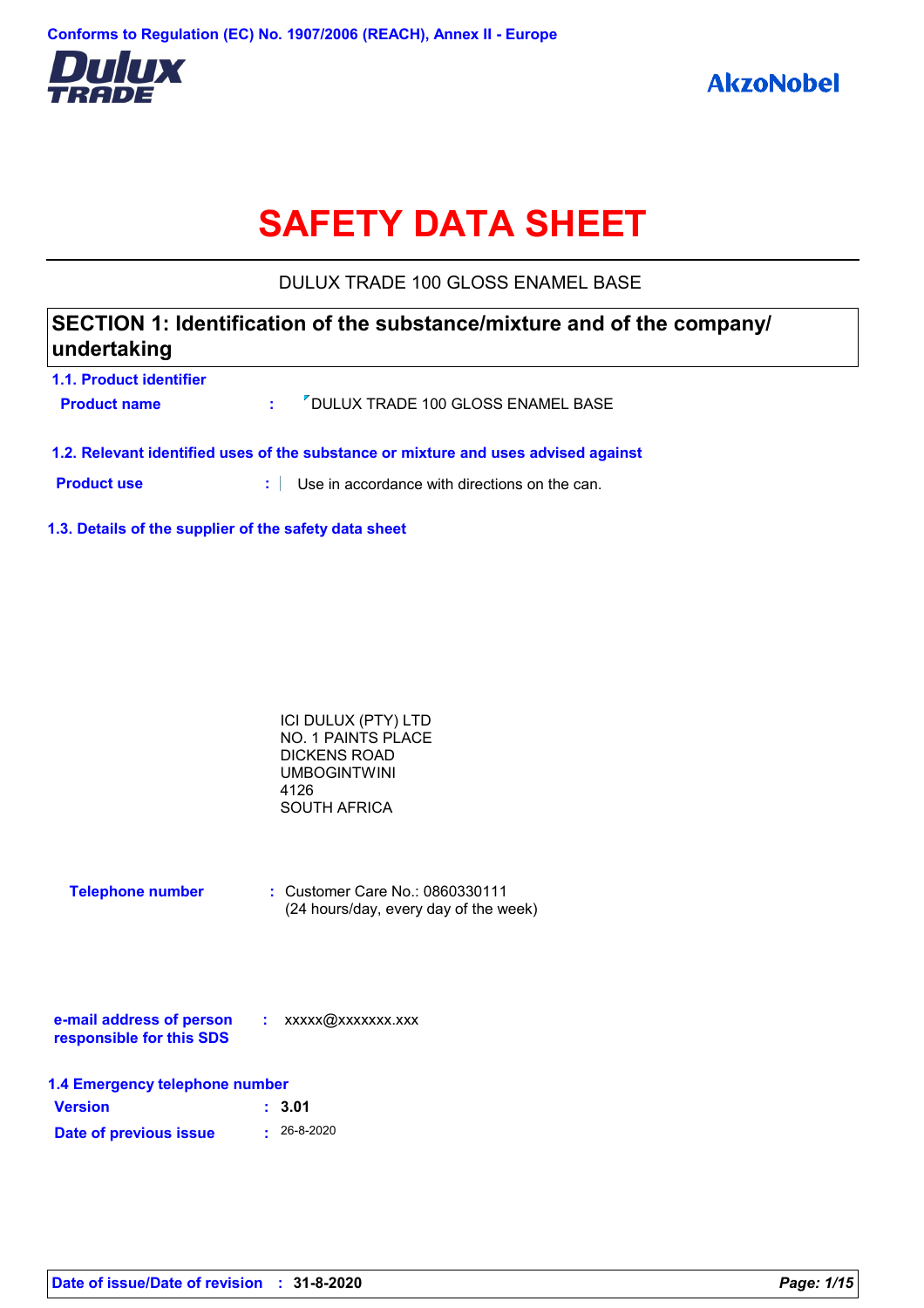### **SECTION 2: Hazards identification**

| 2.1 Classification of the substance or mixture                   |                                                                                           |
|------------------------------------------------------------------|-------------------------------------------------------------------------------------------|
| <b>Product definition</b>                                        | : Mixture                                                                                 |
| Flam. Lig. 3, H226<br>STOT RE 1, H372<br>Aquatic Chronic 3, H412 | <b>Classification according to Regulation (EC) No. 1272/2008 [CLP/GHS]</b>                |
|                                                                  | The product is classified as hazardous according to Regulation (EC) 1272/2008 as amended. |
| <b>Ingredients of unknown</b><br>toxicity                        | $: 0\%$                                                                                   |
| <b>Ingredients of unknown</b><br>ecotoxicity                     | $: 0\%$                                                                                   |

See Section 16 for the full text of the H statements declared above.

See Section 11 for more detailed information on health effects and symptoms.

### **2.2 Label elements**

**Hazard pictograms :**



| <b>Signal word</b>                                                                                                                                              | : Danger                                                                                                                                                                             |
|-----------------------------------------------------------------------------------------------------------------------------------------------------------------|--------------------------------------------------------------------------------------------------------------------------------------------------------------------------------------|
| <b>Hazard statements</b>                                                                                                                                        | : H226 - Flammable liquid and vapour.<br>H372 - Causes damage to organs through prolonged or repeated exposure.<br>H412 - Harmful to aquatic life with long lasting effects.         |
| <b>Precautionary statements</b>                                                                                                                                 |                                                                                                                                                                                      |
| <b>General</b>                                                                                                                                                  | : P102 - Keep out of reach of children.<br>P101 - If medical advice is needed, have product container or label at hand.                                                              |
| <b>Prevention</b>                                                                                                                                               | : P210 - Keep away from heat, hot surfaces, sparks, open flames and other ignition<br>sources. No smoking.<br>P233 - Keep container tightly closed.<br>P260 - Do not breathe vapour. |
| <b>Response</b>                                                                                                                                                 | : P312 - Call a POISON CENTER or doctor/physician if you feel unwell.                                                                                                                |
| <b>Storage</b>                                                                                                                                                  | $:$ P235 - Keep cool.                                                                                                                                                                |
| <b>Disposal</b>                                                                                                                                                 | : P501 - Dispose of contents and container in accordance with all local, regional,<br>national or international regulations.                                                         |
| <b>Hazardous ingredients</b>                                                                                                                                    | : Solvent naphtha (petroleum), medium aliph.                                                                                                                                         |
| <b>Supplemental label</b><br>elements                                                                                                                           | : Contains neodecanoic acid, cobalt salt and butanone oxime. May produce an<br>allergic reaction.                                                                                    |
| <b>Annex XVII - Restrictions</b><br>on the manufacture,<br>placing on the market and<br>use of certain dangerous<br>substances, mixtures and<br><b>articles</b> | : Not applicable.                                                                                                                                                                    |
| <b>Special packaging requirements</b>                                                                                                                           |                                                                                                                                                                                      |
| <b>Containers to be fitted</b><br>with child-resistant<br>fastenings                                                                                            | : Yes, applicable.                                                                                                                                                                   |
| <b>Tactile warning of danger</b>                                                                                                                                | : Yes, applicable.                                                                                                                                                                   |
| 2.3 Other hazards                                                                                                                                               |                                                                                                                                                                                      |
| Other hazards which do<br>not result in classification                                                                                                          | : None known.                                                                                                                                                                        |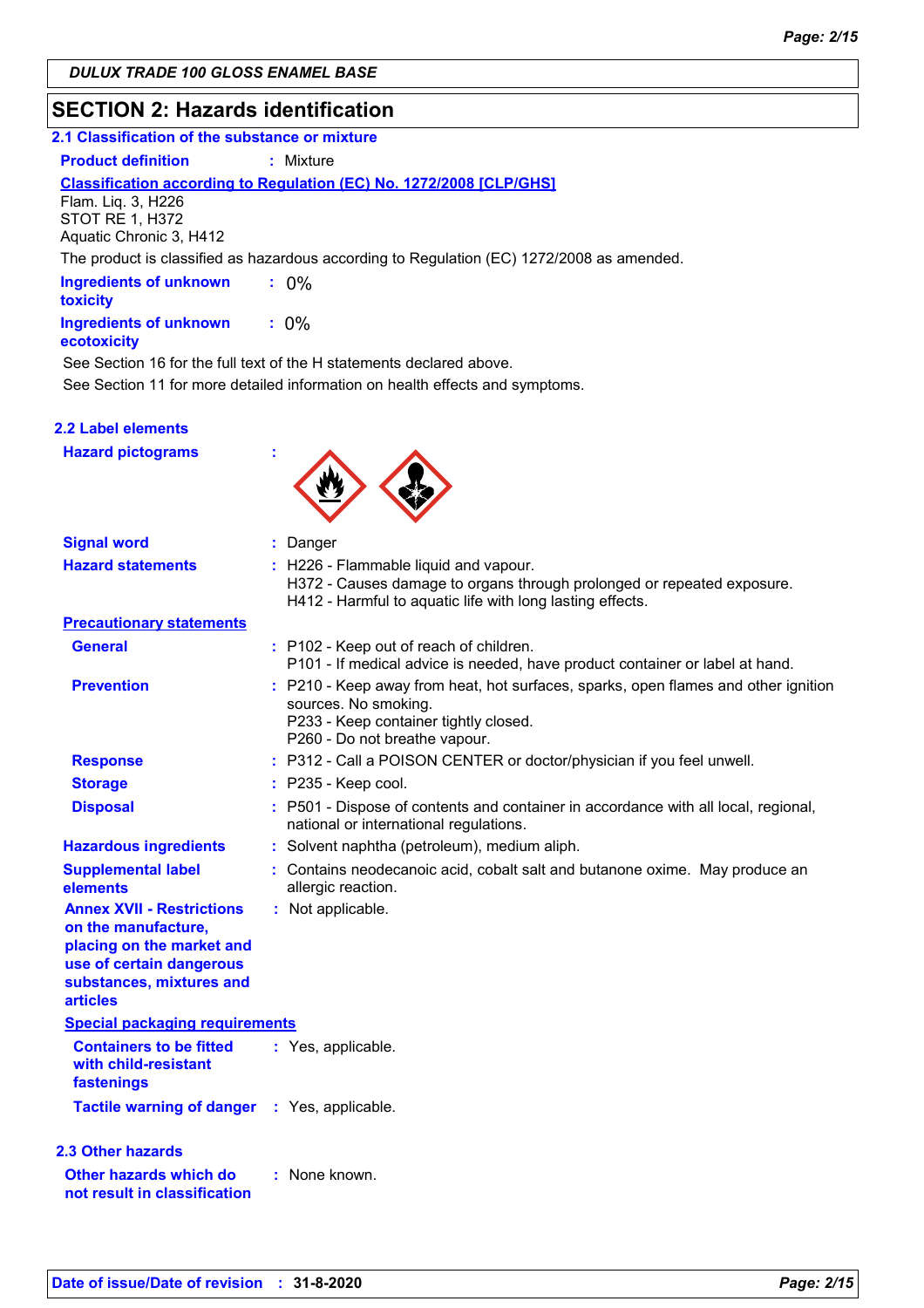### **SECTION 3: Composition/information on ingredients**

| <b>3.2 Mixtures</b>                             | ÷<br>Mixture                                                                            |               |                                                                                                                                                                                              |             |
|-------------------------------------------------|-----------------------------------------------------------------------------------------|---------------|----------------------------------------------------------------------------------------------------------------------------------------------------------------------------------------------|-------------|
| <b>Product/ingredient name</b>                  | <b>Identifiers</b>                                                                      | $\frac{9}{6}$ | <b>Regulation (EC) No.</b><br>1272/2008 [CLP]                                                                                                                                                | <b>Type</b> |
| Solvent naphtha (petroleum),<br>medium aliph.   | EC: 265-191-7<br>CAS: 64742-88-7<br>Index:<br>649-405-00-X                              | 225 - ≤50∣    | STOT RE 1, H372 (central nervous system<br>(CNS)<br>Asp. Tox. 1, H304                                                                                                                        | $[1]$       |
| Naphtha (petroleum),<br>hydrodesulfurized heavy | EC: 265-185-4<br>CAS: 64742-82-1                                                        | 210 - <20     | Flam. Liq. 3, H226<br>STOT SE 3, H336<br>STOT RE 2, H373 (respiratory system)<br>Asp. Tox. 1, H304<br>Aquatic Chronic 2, H411                                                                | $[1]$       |
| Solvent naphtha (petroleum),<br>heavy arom.     | EC: 265-198-5<br>CAS: 64742-94-5                                                        | ≤10           | Flam. Liq. 3, H226<br>Asp. Tox. 1, H304                                                                                                                                                      | $[1]$       |
| calcium bis<br>(2-ethylhexanoate)               | REACH#:<br>01-2119978297-19<br>EC: 205-249-0<br>CAS: 136-51-6                           | <1            | Eye Dam. 1, H318<br>Repr. 2, H361fd (Fertility and Unborn child)                                                                                                                             | $[1]$       |
| neodecanoic acid, cobalt salt                   | EC: 248-373-0<br>CAS: 27253-31-2                                                        | ∣<1           | Acute Tox. 4, H302<br>Skin Irrit. 2, H315<br>Skin Sens. 1, H317<br>Repr. 2, H361fd (Fertility and Unborn child)<br>Aquatic Chronic 3, H412                                                   | $[1]$       |
| Methyl ethyl ketoxime                           | REACH #:<br>01-2119539477-28<br>EC: 202-496-6<br>CAS: 96-29-7<br>Index:<br>616-014-00-0 | ≰0,3          | Acute Tox. 4, H312<br>Eye Dam. 1, H318<br>Skin Sens. 1, H317<br>Carc. 2, H351                                                                                                                | $[1]$       |
| 2-butoxyethanol                                 | REACH#:<br>01-2119475108-36<br>EC: 203-905-0<br>CAS: 111-76-2<br>Index:<br>603-014-00-0 | ≤0,1          | Acute Tox. 4, H302<br>Acute Tox. 4, H312<br>Acute Tox. 4, H332<br>Skin Irrit. 2, H315<br>Eye Irrit. 2, H319                                                                                  | [1] [2]     |
| mesitylene                                      | EC: 203-604-4<br>CAS: 108-67-8<br>Index:<br>601-025-00-5                                | $\leq 0,1$    | Flam. Liq. 3, H226<br><b>STOT SE 3, H335</b><br>Aquatic Chronic 2, H411                                                                                                                      | [1] [2]     |
| 2-butoxyethanol                                 | EC: 203-905-0<br>CAS: 111-76-2<br>Index:<br>603-014-00-0                                | $\leq 0,1$    | Acute Tox. 4, H302<br>Acute Tox. 4, H312<br>Acute Tox. 4, H332<br>Skin Irrit. 2, H315<br>Eye Irrit. 2, H319<br>See Section 16 for<br>the full text of the H<br>statements declared<br>above. | [1] [2]     |

There are no additional ingredients present which, within the current knowledge of the supplier and in the concentrations applicable, are classified as hazardous to health or the environment, are PBTs, vPvBs or Substances of equivalent concern, or have been assigned a workplace exposure limit and hence require reporting in this section.

#### **Type**

[1] Substance classified with a health or environmental hazard

[2] Substance with a workplace exposure limit

[3] Substance meets the criteria for PBT according to Regulation (EC) No. 1907/2006, Annex XIII

[4] Substance meets the criteria for vPvB according to Regulation (EC) No. 1907/2006, Annex XIII

[5] Substance of equivalent concern

[6] Additional disclosure due to company policy

Occupational exposure limits, if available, are listed in Section 8.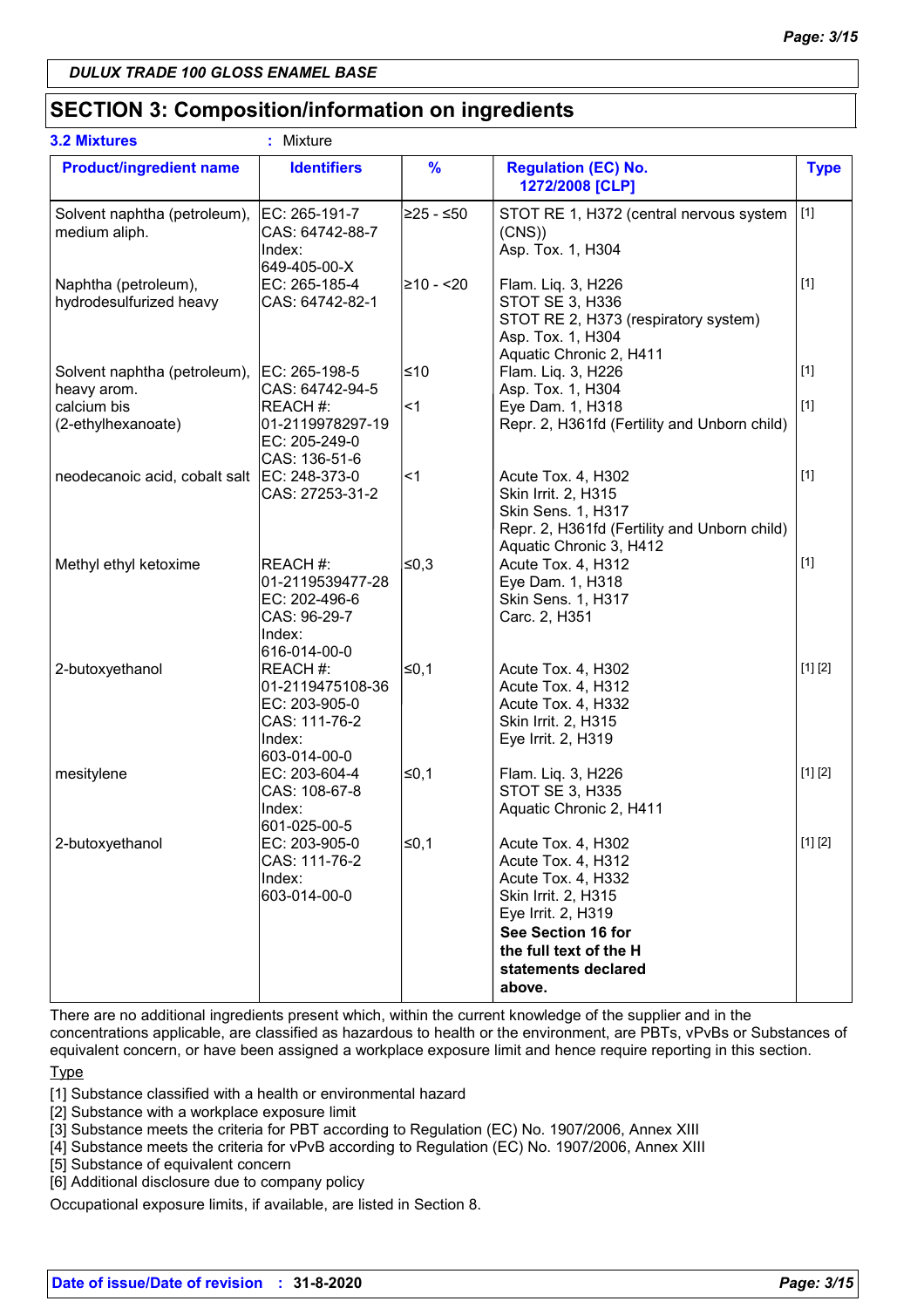### **SECTION 4: First aid measures**

| <b>4.1 Description of first aid measures</b> |                                                                                                                                                                                                             |
|----------------------------------------------|-------------------------------------------------------------------------------------------------------------------------------------------------------------------------------------------------------------|
| <b>General</b>                               | : In all cases of doubt, or when symptoms persist, seek medical attention. Never give<br>anything by mouth to an unconscious person. If unconscious, place in recovery<br>position and seek medical advice. |
| <b>Eye contact</b>                           | : Remove contact lenses, irrigate copiously with clean, fresh water, holding the<br>eyelids apart for at least 10 minutes and seek immediate medical advice.                                                |
| <b>Inhalation</b>                            | : Remove to fresh air. Keep person warm and at rest. If not breathing, if breathing is<br>irregular or if respiratory arrest occurs, provide artificial respiration or oxygen by<br>trained personnel.      |
| <b>Skin contact</b>                          | : Remove contaminated clothing and shoes. Wash skin thoroughly with soap and<br>water or use recognised skin cleanser. Do NOT use solvents or thinners.                                                     |
| <b>Ingestion</b>                             | : If swallowed, seek medical advice immediately and show the container or label.<br>Keep person warm and at rest. Do NOT induce vomiting.                                                                   |
| <b>Protection of first-aiders</b>            | : No action shall be taken involving any personal risk or without suitable training. It<br>may be dangerous to the person providing aid to give mouth-to-mouth resuscitation.                               |

#### **4.2 Most important symptoms and effects, both acute and delayed**

There are no data available on the mixture itself. The mixture has been assessed following the conventional method of the CLP Regulation (EC) No 1272/2008 and is classified for toxicological properties accordingly. See Sections 2 and 3 for details.

Exposure to component solvent vapour concentrations in excess of the stated occupational exposure limit may result in adverse health effects such as mucous membrane and respiratory system irritation and adverse effects on the kidneys, liver and central nervous system. Symptoms and signs include headache, dizziness, fatigue, muscular weakness, drowsiness and, in extreme cases, loss of consciousness.

Solvents may cause some of the above effects by absorption through the skin. Repeated or prolonged contact with the mixture may cause removal of natural fat from the skin, resulting in non-allergic contact dermatitis and absorption through the skin.

If splashed in the eyes, the liquid may cause irritation and reversible damage.

Ingestion may cause nausea, diarrhea and vomiting.

This takes into account, where known, delayed and immediate effects and also chronic effects of components from short-term and long-term exposure by oral, inhalation and dermal routes of exposure and eye contact.

Contains neodecanoic acid, cobalt salt, butanone oxime. May produce an allergic reaction.

#### **4.3 Indication of any immediate medical attention and special treatment needed**

| <b>Notes to physician</b>  | : Treat symptomatically. Contact poison treatment specialist immediately if large<br>quantities have been ingested or inhaled. |
|----------------------------|--------------------------------------------------------------------------------------------------------------------------------|
| <b>Specific treatments</b> | No specific treatment.                                                                                                         |

See toxicological information (Section 11)

### **SECTION 5: Firefighting measures**

| 5.1 Extinguishing media<br><b>Suitable extinguishing</b><br>media | : Recommended: alcohol-resistant foam, $CO2$ , powders, water spray. |
|-------------------------------------------------------------------|----------------------------------------------------------------------|
| <b>Unsuitable extinguishing</b><br>media                          | : Do not use water jet.                                              |

| 5.2 Special hazards arising from the substance or mixture |  |                                                                                                                              |
|-----------------------------------------------------------|--|------------------------------------------------------------------------------------------------------------------------------|
| <b>Hazards from the</b><br>substance or mixture           |  | : Fire will produce dense black smoke. Exposure to decomposition products may<br>cause a health hazard.                      |
| <b>Hazardous combustion</b><br>products                   |  | : Decomposition products may include the following materials: carbon monoxide,<br>carbon dioxide, smoke, oxides of nitrogen. |

**5.3 Advice for firefighters**

**Date of issue/Date of revision : 31-8-2020** *Page: 4/15*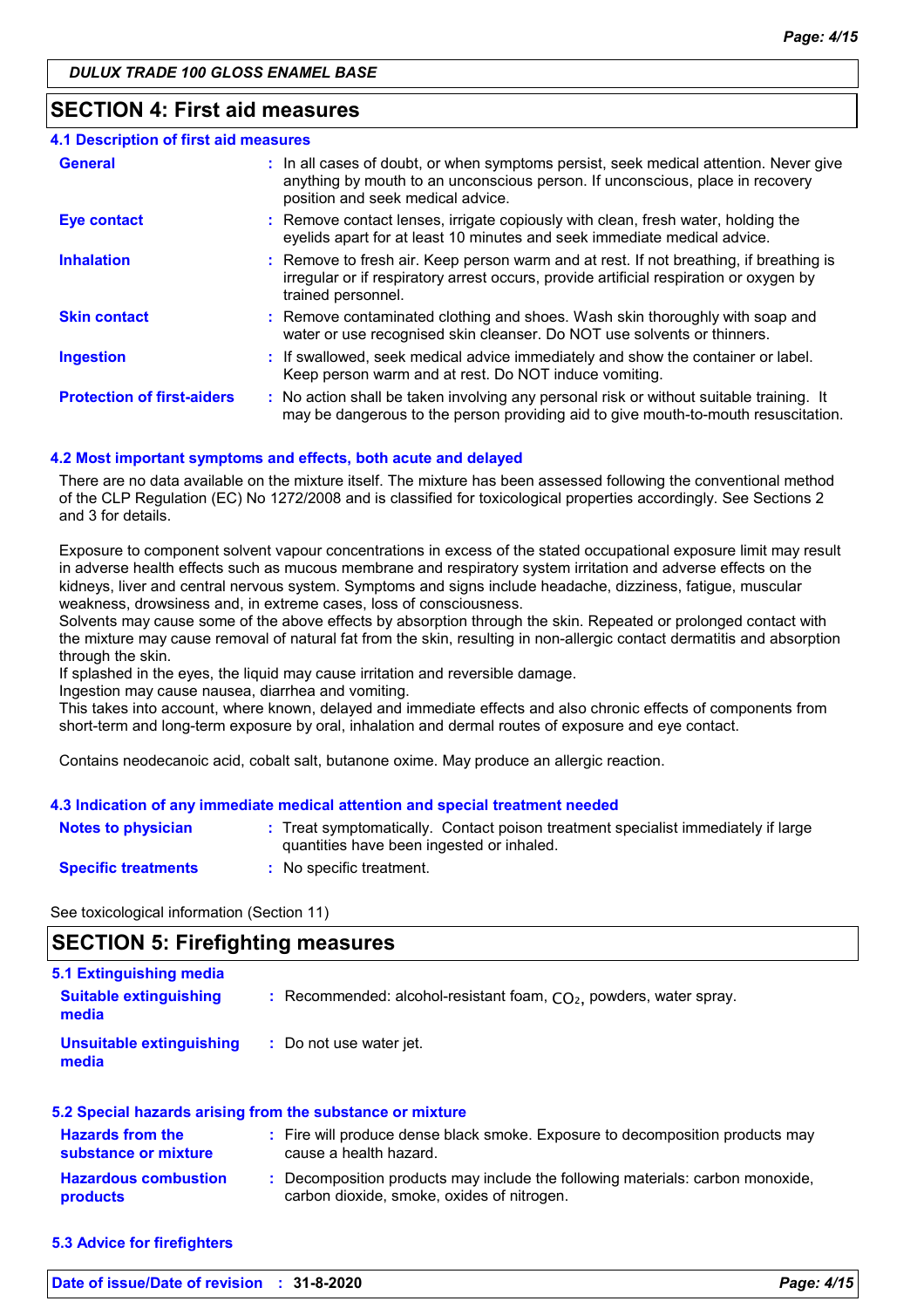### **SECTION 5: Firefighting measures**

| <b>Special protective actions</b>                        | : Cool closed containers exposed to fire with water. Do not release runoff from fire to |
|----------------------------------------------------------|-----------------------------------------------------------------------------------------|
| for fire-fighters                                        | drains or watercourses.                                                                 |
| <b>Special protective</b><br>equipment for fire-fighters | : Appropriate breathing apparatus may be required.                                      |

## **SECTION 6: Accidental release measures**

|                                                                | 6.1 Personal precautions, protective equipment and emergency procedures                                                                                                                                                                                                            |
|----------------------------------------------------------------|------------------------------------------------------------------------------------------------------------------------------------------------------------------------------------------------------------------------------------------------------------------------------------|
| For non-emergency<br>personnel                                 | : Exclude sources of ignition and ventilate the area. Avoid breathing vapour or mist.<br>Refer to protective measures listed in sections 7 and 8.                                                                                                                                  |
|                                                                | For emergency responders : If specialised clothing is required to deal with the spillage, take note of any<br>information in Section 8 on suitable and unsuitable materials. See also the<br>information in "For non-emergency personnel".                                         |
| <b>6.2 Environmental</b><br>precautions                        | : Do not allow to enter drains or watercourses. If the product contaminates lakes,<br>rivers, or sewers, inform the appropriate authorities in accordance with local<br>regulations.                                                                                               |
| 6.3 Methods and material<br>for containment and<br>cleaning up | : Contain and collect spillage with non-combustible, absorbent material e.g. sand,<br>earth, vermiculite or diatomaceous earth and place in container for disposal<br>according to local regulations (see Section 13). Preferably clean with a detergent.<br>Avoid using solvents. |
| 6.4 Reference to other<br><b>sections</b>                      | : See Section 1 for emergency contact information.<br>See Section 8 for information on appropriate personal protective equipment.<br>See Section 13 for additional waste treatment information.                                                                                    |

## **SECTION 7: Handling and storage**

The information in this section contains generic advice and guidance. The list of Identified Uses in Section 1 should be consulted for any available use-specific information provided in the Exposure Scenario(s).

| <b>7.1 Precautions for safe</b><br>handling | : Prevent the creation of flammable or explosive concentrations of vapours in air and<br>avoid vapour concentrations higher than the occupational exposure limits.<br>In addition, the product should only be used in areas from which all naked lights and<br>other sources of ignition have been excluded. Electrical equipment should be<br>protected to the appropriate standard.<br>Mixture may charge electrostatically: always use earthing leads when transferring<br>from one container to another.<br>Operators should wear antistatic footwear and clothing and floors should be of the<br>conducting type.<br>Keep away from heat, sparks and flame. No sparking tools should be used.<br>Avoid contact with skin and eyes. Avoid the inhalation of dust, particulates, spray or<br>mist arising from the application of this mixture. Avoid inhalation of dust from<br>sanding.<br>Eating, drinking and smoking should be prohibited in areas where this material is<br>handled, stored and processed.<br>Put on appropriate personal protective equipment (see Section 8).<br>Never use pressure to empty. Container is not a pressure vessel.<br>Always keep in containers made from the same material as the original one.<br>Comply with the health and safety at work laws.<br>Do not allow to enter drains or watercourses.<br>Information on fire and explosion protection<br>Vapours are heavier than air and may spread along floors. Vapours may form<br>explosive mixtures with air. |
|---------------------------------------------|--------------------------------------------------------------------------------------------------------------------------------------------------------------------------------------------------------------------------------------------------------------------------------------------------------------------------------------------------------------------------------------------------------------------------------------------------------------------------------------------------------------------------------------------------------------------------------------------------------------------------------------------------------------------------------------------------------------------------------------------------------------------------------------------------------------------------------------------------------------------------------------------------------------------------------------------------------------------------------------------------------------------------------------------------------------------------------------------------------------------------------------------------------------------------------------------------------------------------------------------------------------------------------------------------------------------------------------------------------------------------------------------------------------------------------------------------------------------------------------------------------------|
|---------------------------------------------|--------------------------------------------------------------------------------------------------------------------------------------------------------------------------------------------------------------------------------------------------------------------------------------------------------------------------------------------------------------------------------------------------------------------------------------------------------------------------------------------------------------------------------------------------------------------------------------------------------------------------------------------------------------------------------------------------------------------------------------------------------------------------------------------------------------------------------------------------------------------------------------------------------------------------------------------------------------------------------------------------------------------------------------------------------------------------------------------------------------------------------------------------------------------------------------------------------------------------------------------------------------------------------------------------------------------------------------------------------------------------------------------------------------------------------------------------------------------------------------------------------------|

### **7.2 Conditions for safe storage, including any incompatibilities**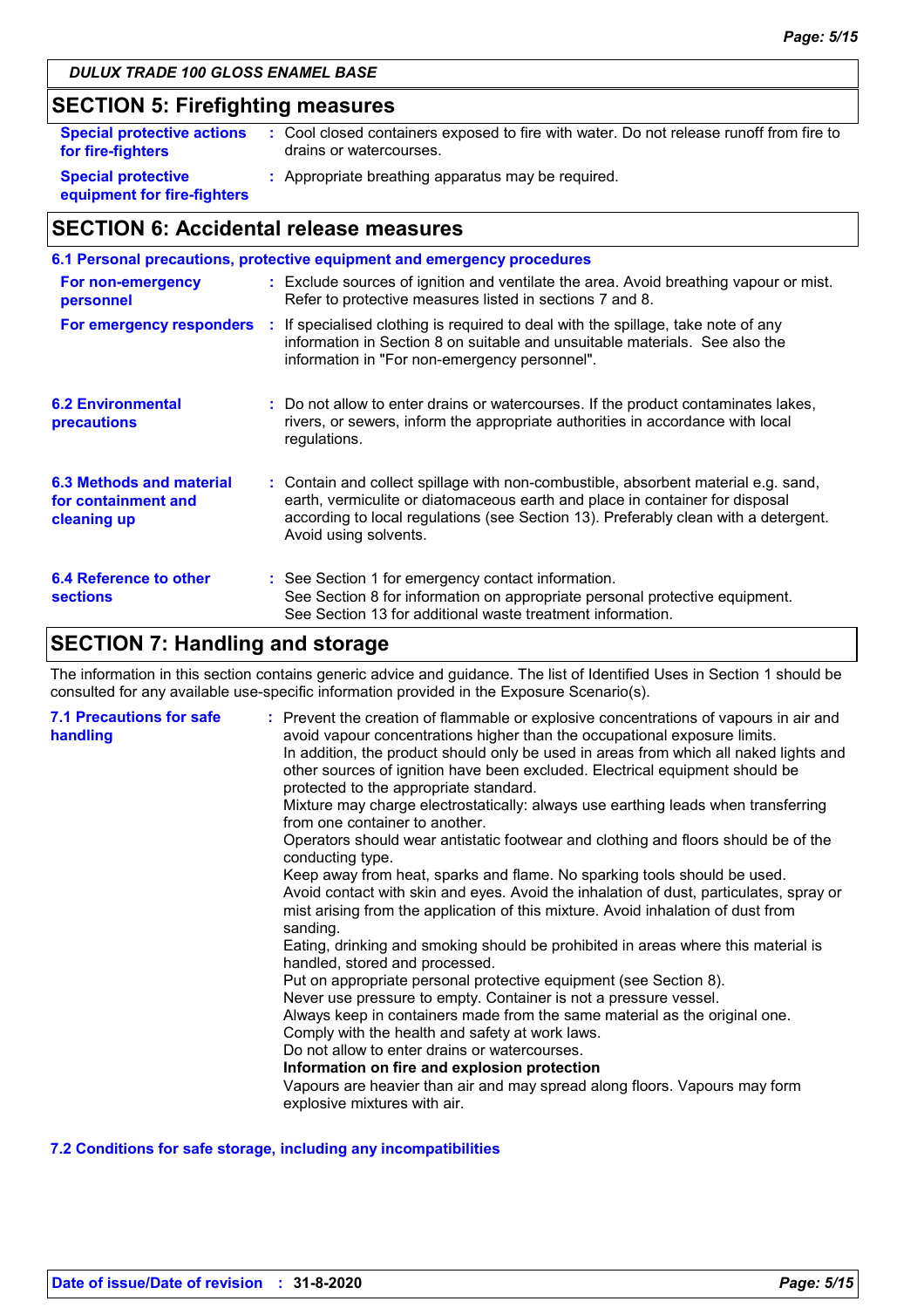### **SECTION 7: Handling and storage**

Store in accordance with local regulations.

#### **Notes on joint storage**

Keep away from: oxidising agents, strong alkalis, strong acids.

#### **Additional information on storage conditions**

Observe label precautions. Store in a dry, cool and well-ventilated area. Keep away from heat and direct sunlight. Keep away from sources of ignition. No smoking. Prevent unauthorised access. Containers that have been opened must be carefully resealed and kept upright to prevent leakage.

### **7.3 Specific end use(s)**

**Recommendations : Industrial sector specific : solutions** : Not available. : Not available.

### **SECTION 8: Exposure controls/personal protection**

The information in this section contains generic advice and guidance. Information is provided based on typical anticipated uses of the product. Additional measures might be required for bulk handling or other uses that could significantly increase worker exposure or environmental releases.

#### **8.1 Control parameters**

#### **Occupational exposure limits**

| <b>Product/ingredient name</b>                           | <b>Exposure limit values</b>                                                                                                                                                                                                                                                                                                                                                                                                                                                                                                                                                                                                                                                                                                                                                                                                                                                                                                                                                                                        |  |  |  |
|----------------------------------------------------------|---------------------------------------------------------------------------------------------------------------------------------------------------------------------------------------------------------------------------------------------------------------------------------------------------------------------------------------------------------------------------------------------------------------------------------------------------------------------------------------------------------------------------------------------------------------------------------------------------------------------------------------------------------------------------------------------------------------------------------------------------------------------------------------------------------------------------------------------------------------------------------------------------------------------------------------------------------------------------------------------------------------------|--|--|--|
| 2-butoxyethanol                                          | EU OEL (Europe, 2/2017). Absorbed through skin. Notes: list<br>of indicative occupational exposure limit values<br>TWA: 20 ppm 8 hours.<br>TWA: 98 mg/m <sup>3</sup> 8 hours.<br>STEL: 50 ppm 15 minutes.<br>STEL: 246 mg/m <sup>3</sup> 15 minutes.                                                                                                                                                                                                                                                                                                                                                                                                                                                                                                                                                                                                                                                                                                                                                                |  |  |  |
| mesitylene                                               | EU OEL (Europe, 2/2017). Notes: list of indicative occupational<br>exposure limit values<br>TWA: 20 ppm 8 hours.<br>TWA: 100 mg/m <sup>3</sup> 8 hours.                                                                                                                                                                                                                                                                                                                                                                                                                                                                                                                                                                                                                                                                                                                                                                                                                                                             |  |  |  |
| 2-butoxyethanol                                          | EU OEL (Europe, 2/2017). Absorbed through skin. Notes: list<br>of indicative occupational exposure limit values<br>TWA: 20 ppm 8 hours.<br>TWA: 98 mg/m <sup>3</sup> 8 hours.<br>STEL: 50 ppm 15 minutes.<br>STEL: 246 mg/m <sup>3</sup> 15 minutes.                                                                                                                                                                                                                                                                                                                                                                                                                                                                                                                                                                                                                                                                                                                                                                |  |  |  |
| <b>Recommended monitoring</b><br>procedures<br>required. | If this product contains ingredients with exposure limits, personal, workplace<br>atmosphere or biological monitoring may be required to determine the effectiveness<br>of the ventilation or other control measures and/or the necessity to use respiratory<br>protective equipment. Reference should be made to monitoring standards, such as<br>the following: European Standard EN 689 (Workplace atmospheres - Guidance for<br>the assessment of exposure by inhalation to chemical agents for comparison with<br>limit values and measurement strategy) European Standard EN 14042 (Workplace<br>atmospheres - Guide for the application and use of procedures for the assessment<br>of exposure to chemical and biological agents) European Standard EN 482<br>(Workplace atmospheres - General requirements for the performance of procedures<br>for the measurement of chemical agents) Reference to national guidance<br>documents for methods for the determination of hazardous substances will also be |  |  |  |

#### **DNELs/DMELs**

No DNELs/DMELs available.

#### **PNECs**

No PNECs available

#### **8.2 Exposure controls**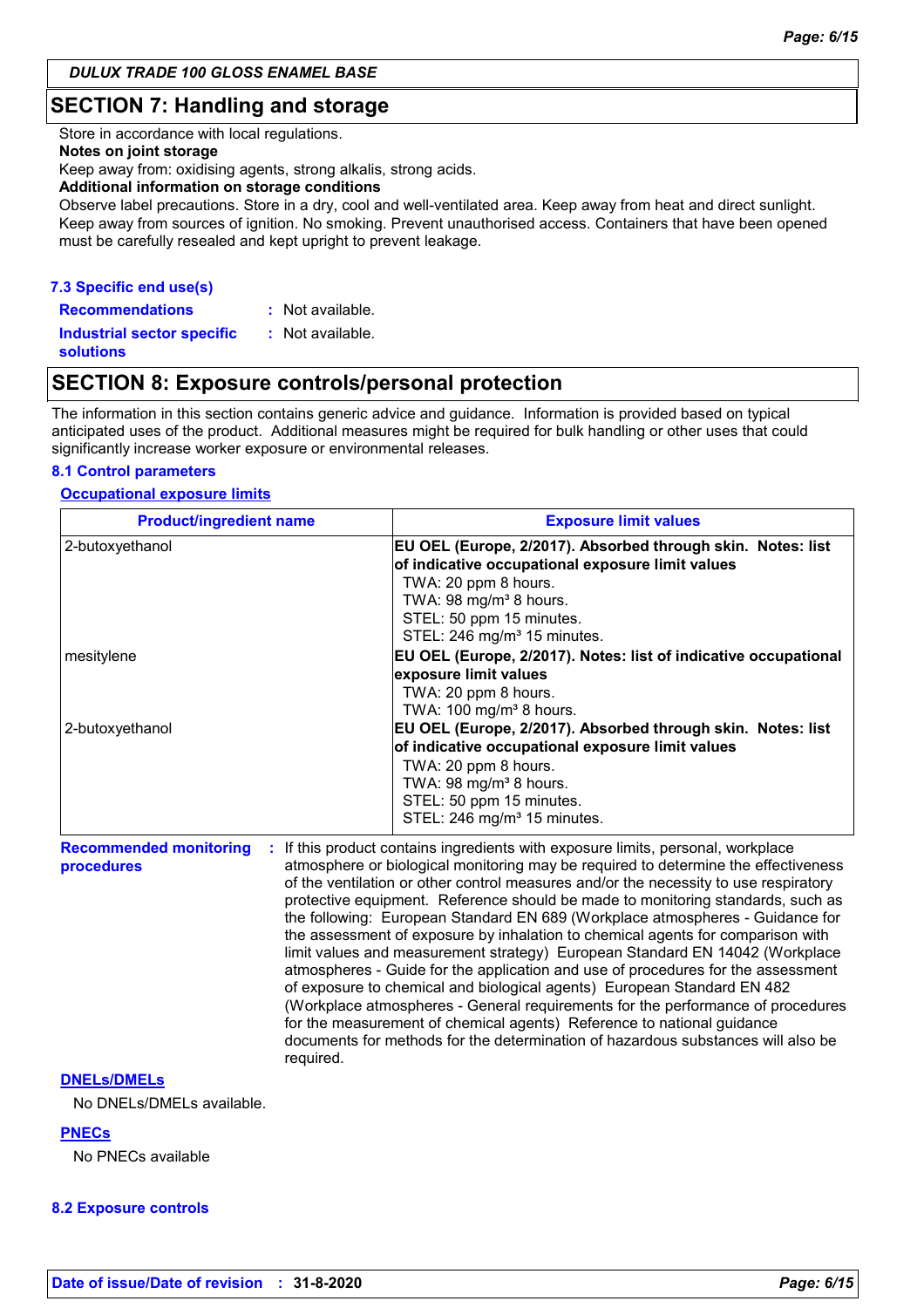| <b>Appropriate engineering</b>        | : Provide adequate ventilation. Where reasonably practicable, this should be                                                                                                                                                                                                                                                                                                                                                                                                                                                                                                                                                                                                            |
|---------------------------------------|-----------------------------------------------------------------------------------------------------------------------------------------------------------------------------------------------------------------------------------------------------------------------------------------------------------------------------------------------------------------------------------------------------------------------------------------------------------------------------------------------------------------------------------------------------------------------------------------------------------------------------------------------------------------------------------------|
| controls                              | achieved by the use of local exhaust ventilation and good general extraction. If<br>these are not sufficient to maintain concentrations of particulates and solvent<br>vapours below the OEL, suitable respiratory protection must be worn.                                                                                                                                                                                                                                                                                                                                                                                                                                             |
| <b>Individual protection measures</b> |                                                                                                                                                                                                                                                                                                                                                                                                                                                                                                                                                                                                                                                                                         |
| <b>Hygiene measures</b>               | : Wash hands, forearms and face thoroughly after handling chemical products, before<br>eating, smoking and using the lavatory and at the end of the working period.<br>Appropriate techniques should be used to remove potentially contaminated clothing.<br>Wash contaminated clothing before reusing. Ensure that eyewash stations and<br>safety showers are close to the workstation location.                                                                                                                                                                                                                                                                                       |
| <b>Eye/face protection</b>            | : Use safety eyewear designed to protect against splash of liquids.                                                                                                                                                                                                                                                                                                                                                                                                                                                                                                                                                                                                                     |
| <b>Skin protection</b>                |                                                                                                                                                                                                                                                                                                                                                                                                                                                                                                                                                                                                                                                                                         |
| <b>Hand protection</b>                |                                                                                                                                                                                                                                                                                                                                                                                                                                                                                                                                                                                                                                                                                         |
| <b>Gloves</b>                         | : When prolonged or frequently repeated contact may occur, a glove with a protection<br>class of 6 (breakthrough time >480 minutes according to EN374) is recommended.<br>Recommended gloves: Viton ® or Nitrile, thickness ≥ 0.38 mm.<br>When only brief contact is expected, a glove with protection class of 2 or higher<br>(breakthrough time > 30 minutes according to EN374) is recommended.<br>Recommended gloves: Nitrile, thickness ≥ 0.12 mm.<br>Gloves should be replaced regularly and if there is any sign of damage to the glove<br>material.                                                                                                                             |
|                                       | The performance or effectiveness of the glove may be reduced by physical/chemical<br>damage and poor maintenance.                                                                                                                                                                                                                                                                                                                                                                                                                                                                                                                                                                       |
| <b>Body protection</b>                | : Personnel should wear antistatic clothing made of natural fibres or of high-<br>temperature-resistant synthetic fibres.                                                                                                                                                                                                                                                                                                                                                                                                                                                                                                                                                               |
| <b>Other skin protection</b>          | : Appropriate footwear and any additional skin protection measures should be<br>selected based on the task being performed and the risks involved and should be<br>approved by a specialist before handling this product.                                                                                                                                                                                                                                                                                                                                                                                                                                                               |
| <b>Respiratory protection</b>         | : If workers are exposed to concentrations above the exposure limit, they must use<br>appropriate, certified respirators.                                                                                                                                                                                                                                                                                                                                                                                                                                                                                                                                                               |
|                                       | OLD LEAD-BASED PAINTS:                                                                                                                                                                                                                                                                                                                                                                                                                                                                                                                                                                                                                                                                  |
|                                       | When surfaces are to be prepared for painting, account should be taken of the age<br>of the property and the possibility that lead-pigmented paint might be present. There<br>is a possibility that ingestion or inhalation of scrapings or dust arising from the<br>preparation work could cause health effects. As a working rule you should assume<br>that this will be the case if the age of the property is pre 1960.                                                                                                                                                                                                                                                             |
|                                       | Where possible wet sanding or chemical stripping methods should be used with<br>surfaces of this type to avoid the creation of dust. When dry sanding cannot be<br>avoided, and effective local exhaust ventilation is not available, it is recommended<br>that a dust respirator is worn, that is approved for use with lead dusts, and its type<br>selected on the basis of the COSHH assessment, taking into account the<br>Workplace Exposure Limit for lead in air. Furthermore, steps should be taken to<br>ensure containment of the dusts created, and that all practicable measures are<br>taken to clean up thoroughly all deposits of dusts in and around the affected area. |
|                                       | Respiratory protection in case of dust or spray mist formation. (particle filter EN143<br>type P2) Respiratory protection in case of vapour formation. (half mask with<br>combination filter A2-P2 til concentrations of 0,5 Vol%.)                                                                                                                                                                                                                                                                                                                                                                                                                                                     |
|                                       | The current Control of Lead at Work Regulations approved code of practice should<br>be consulted for advice on protective clothing and personal hygiene precautions.<br>Care should also be taken to exclude visitors, members of the household and<br>especially children from the affected area, during the actual work and the<br>subsequent clean up operations. All scrapings, dust, etc. should be disposed of by<br>the professional painting contractor as Hazardous Waste.                                                                                                                                                                                                     |
|                                       | Extra precautions will also need to be taken when burning off old lead-based paints<br>because fumes containing lead will be produced. It is recommended that a                                                                                                                                                                                                                                                                                                                                                                                                                                                                                                                         |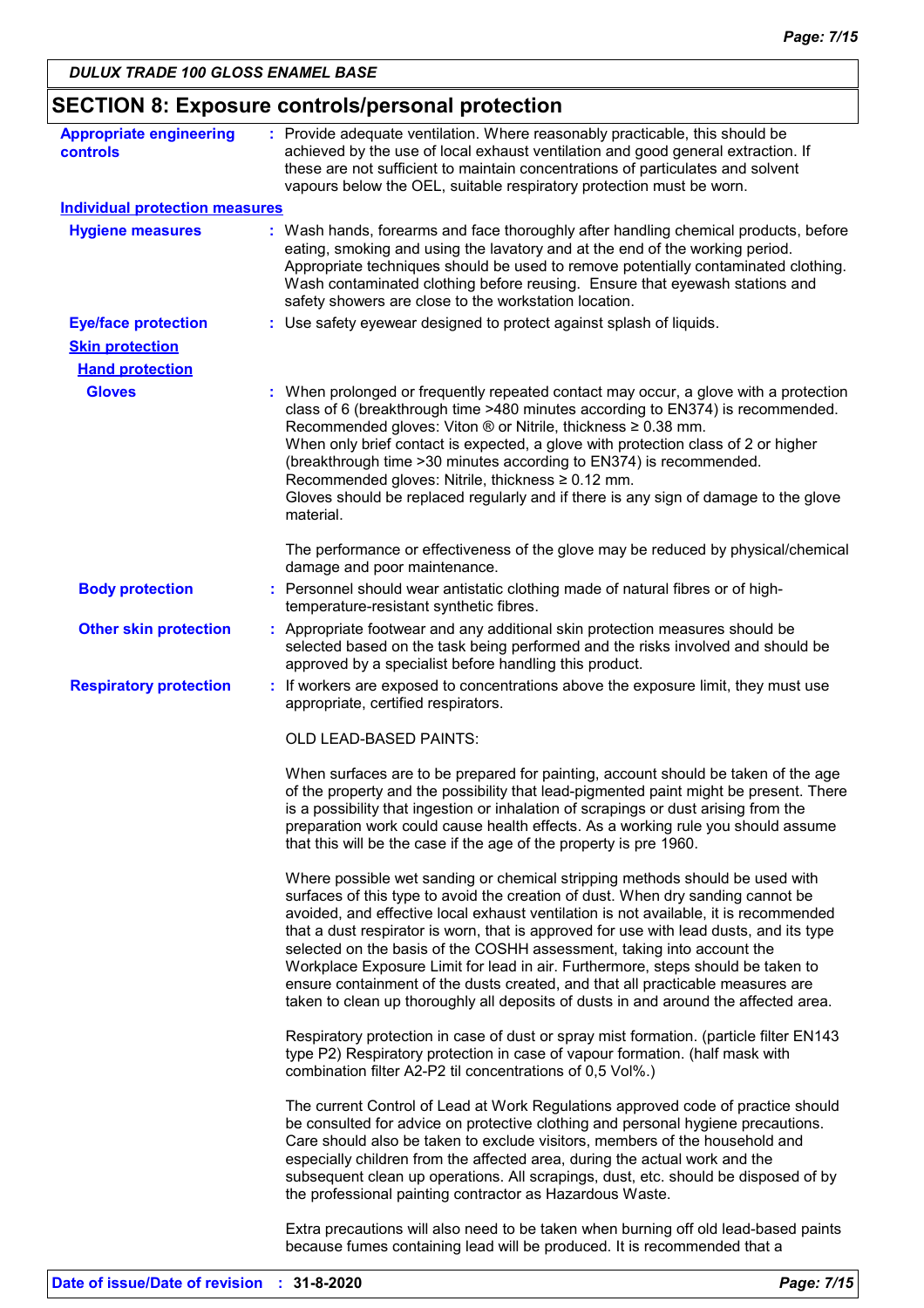### **SECTION 8: Exposure controls/personal protection**

|                                           | respirator, approved for use with particulate fumes of lead is selected on the basis<br>of the COSHH assessment, taking into account the Workplace Exposure Limit for<br>lead in air. Similar precautions to those given above about sanding should be taken<br>with reference to protective clothing, disposal of scrapings and dusts, and exclusion<br>of other personnel and especially children from the building during actual work and<br>the subsequent clean up operations. |  |
|-------------------------------------------|-------------------------------------------------------------------------------------------------------------------------------------------------------------------------------------------------------------------------------------------------------------------------------------------------------------------------------------------------------------------------------------------------------------------------------------------------------------------------------------|--|
|                                           | Avoid the inhalation of dust. Wear suitable face mask if dry sanding. Special<br>precautions should be taken during surface preparation of pre-1960s paint surfaces<br>over wood and metal as they may contain harmful lead.                                                                                                                                                                                                                                                        |  |
| <b>Environmental exposure</b><br>controls | : Do not allow to enter drains or watercourses.                                                                                                                                                                                                                                                                                                                                                                                                                                     |  |

### **SECTION 9: Physical and chemical properties**

| 9.1. Information on basic physical and chemical properties         |   |                                                        |
|--------------------------------------------------------------------|---|--------------------------------------------------------|
| <b>Appearance</b>                                                  |   |                                                        |
| <b>Physical state</b>                                              |   | $:$ Liquid.                                            |
| <b>Colour</b>                                                      |   | Various: See label.                                    |
| <b>Odour</b>                                                       |   | : Not available.                                       |
| <b>Odour threshold</b>                                             |   | : Not available.                                       |
| pH                                                                 |   | : Not available.                                       |
| <b>Melting point/freezing point</b>                                |   | : Not available.                                       |
| Initial boiling point and boiling<br>range                         |   | $: 100^{\circ}$ C                                      |
| <b>Flash point</b>                                                 |   | : Closed cup: $37^{\circ}$ C                           |
| <b>Evaporation rate</b>                                            |   | Not available.                                         |
| <b>Upper/lower flammability or</b><br>explosive limits             |   | : Not available.                                       |
| <b>Vapour pressure</b>                                             |   | : Not available.                                       |
| <b>Vapour density</b>                                              |   | : Not available.                                       |
| <b>Relative density</b>                                            |   | : 0.97                                                 |
| <b>Solubility(ies)</b>                                             |   | : Insoluble in the following materials: cold water.    |
| <b>Partition coefficient: n-octanol/ : Not available.</b><br>water |   |                                                        |
| <b>Auto-ignition temperature</b>                                   |   | : Not available.                                       |
| <b>Decomposition temperature</b>                                   |   | : Not available.                                       |
| <b>Viscosity</b>                                                   |   | Kinematic (room temperature): 16,49 cm <sup>2</sup> /s |
| <b>Explosive properties</b>                                        | ÷ | Not available.                                         |
| <b>Oxidising properties</b>                                        |   | : Not available.                                       |
| 9.2. Other information                                             |   |                                                        |
| <b>Solubility in water</b>                                         |   | : Not available.                                       |

| <b>SECTION 10: Stability and reactivity</b>       |                                                                                              |  |  |  |
|---------------------------------------------------|----------------------------------------------------------------------------------------------|--|--|--|
| <b>10.1 Reactivity</b>                            | : No specific test data related to reactivity available for this product or its ingredients. |  |  |  |
| <b>10.2 Chemical stability</b>                    | : Stable under recommended storage and handling conditions (see Section 7).                  |  |  |  |
| <b>10.3 Possibility of</b><br>hazardous reactions | : Under normal conditions of storage and use, hazardous reactions will not occur.            |  |  |  |
| <b>10.4 Conditions to avoid</b>                   | : When exposed to high temperatures may produce hazardous decomposition<br>products.         |  |  |  |

### **Date of issue/Date of revision : 31-8-2020** *Page: 8/15*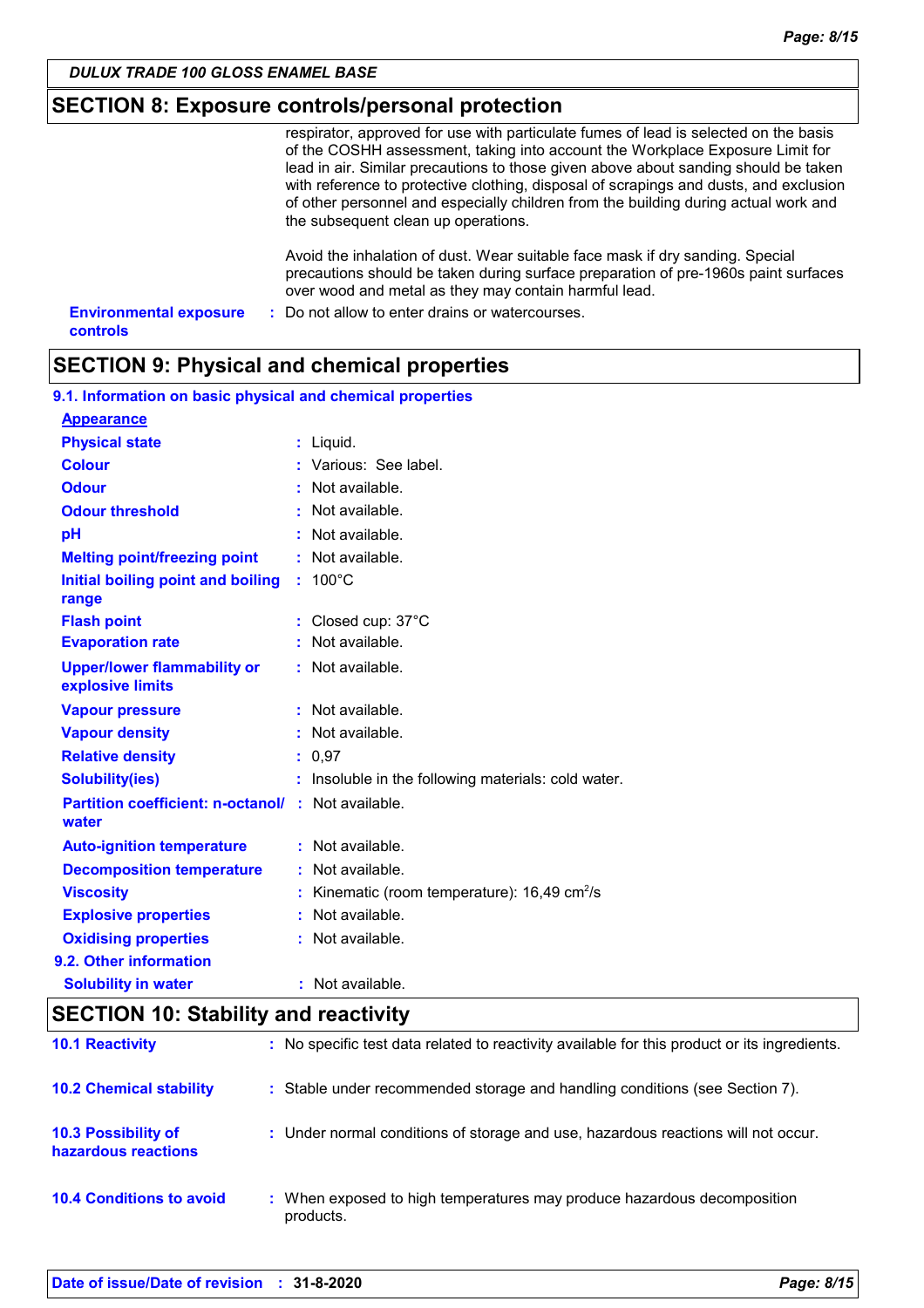### **SECTION 10: Stability and reactivity**

| 10.5 Incompatible materials                     | Keep away from the following materials to prevent strong exothermic reactions:<br>oxidising agents, strong alkalis, strong acids. |
|-------------------------------------------------|-----------------------------------------------------------------------------------------------------------------------------------|
| <b>10.6 Hazardous</b><br>decomposition products | : Decomposition products may include the following materials: carbon monoxide,<br>carbon dioxide, smoke, oxides of nitrogen.      |

### **SECTION 11: Toxicological information**

#### **11.1 Information on toxicological effects**

There are no data available on the mixture itself. The mixture has been assessed following the conventional method of the CLP Regulation (EC) No 1272/2008 and is classified for toxicological properties accordingly. See Sections 2 and 3 for details.

Exposure to component solvent vapour concentrations in excess of the stated occupational exposure limit may result in adverse health effects such as mucous membrane and respiratory system irritation and adverse effects on the kidneys, liver and central nervous system. Symptoms and signs include headache, dizziness, fatigue, muscular weakness, drowsiness and, in extreme cases, loss of consciousness.

Solvents may cause some of the above effects by absorption through the skin. Repeated or prolonged contact with the mixture may cause removal of natural fat from the skin, resulting in non-allergic contact dermatitis and absorption through the skin.

If splashed in the eyes, the liquid may cause irritation and reversible damage.

Ingestion may cause nausea, diarrhea and vomiting.

This takes into account, where known, delayed and immediate effects and also chronic effects of components from short-term and long-term exposure by oral, inhalation and dermal routes of exposure and eye contact.

Contains neodecanoic acid, cobalt salt, butanone oxime. May produce an allergic reaction.

#### **Acute toxicity**

| <b>Product/ingredient name</b> | <b>Result</b>                 | <b>Species</b>         | <b>Dose</b> | <b>Exposure</b> |
|--------------------------------|-------------------------------|------------------------|-------------|-----------------|
| Solvent naphtha                | <b>LC50 Inhalation Vapour</b> | Rat                    | >5500 ppm   | 4 hours         |
| (petroleum), medium aliph.     |                               |                        |             |                 |
|                                | LD50 Dermal                   | Rabbit                 | >3000 mg/kg |                 |
|                                | LD50 Oral                     | Rat                    | >5000 mg/kg |                 |
| Solvent naphtha                | <b>LDLo Oral</b>              | Rat                    | 5 mL/kg     |                 |
| (petroleum), heavy arom.       |                               |                        |             |                 |
| 2-butoxyethanol                | LC50 Inhalation Gas.          | Mouse                  | 700 ppm     | 7 hours         |
|                                | LD50 Dermal                   | Guinea pig             | 230 uL/kg   |                 |
|                                | LD50 Dermal                   | Rabbit                 | $220$ mg/kg |                 |
|                                | LD50 Intraperitoneal          | Mouse                  | 536 mg/kg   |                 |
|                                | LD50 Intraperitoneal          | Rabbit                 | 220 mg/kg   |                 |
|                                | LD50 Intraperitoneal          | Rat                    | 220 mg/kg   |                 |
|                                | LD50 Intravenous              | Mouse                  | 1130 mg/kg  |                 |
|                                | LD50 Intravenous              | Rabbit                 | 252 mg/kg   |                 |
|                                | LD50 Intravenous              | Rat                    | 307 mg/kg   |                 |
|                                | LD50 Oral                     | Guinea pig             | 1200 mg/kg  |                 |
|                                | LD50 Oral                     | Mouse                  | 1230 mg/kg  |                 |
|                                | LD50 Oral                     | Mouse                  | 1167 mg/kg  |                 |
|                                | LD50 Oral                     | Rabbit                 | 300 mg/kg   |                 |
|                                | LD50 Oral                     | Rabbit                 | 320 mg/kg   |                 |
|                                | LD50 Oral                     | Rat                    | 917 mg/kg   |                 |
|                                | LD50 Oral                     | Rat                    | 250 mg/kg   |                 |
|                                | LD50 Route of exposure        | Mammal -               | 1500 mg/kg  |                 |
|                                | unreported                    | species                |             |                 |
|                                |                               | unspecified            |             |                 |
|                                | LD50 Route of exposure        | Mouse                  | 1050 mg/kg  |                 |
|                                | unreported                    |                        |             |                 |
|                                | LD50 Route of exposure        | Rat                    | 917 mg/kg   |                 |
|                                | unreported                    |                        |             |                 |
|                                | LDLo Oral                     | Human                  | 143 mg/kg   |                 |
|                                | <b>LDLo Oral</b>              | Rat                    | 1500 mg/kg  |                 |
|                                | <b>LDLo Subcutaneous</b>      | Mouse                  | 500 mg/kg   |                 |
|                                | <b>TDLo Intraperitoneal</b>   | Mammal -               | 100 mg/kg   |                 |
|                                |                               | species<br>unspecified |             |                 |
|                                |                               |                        |             |                 |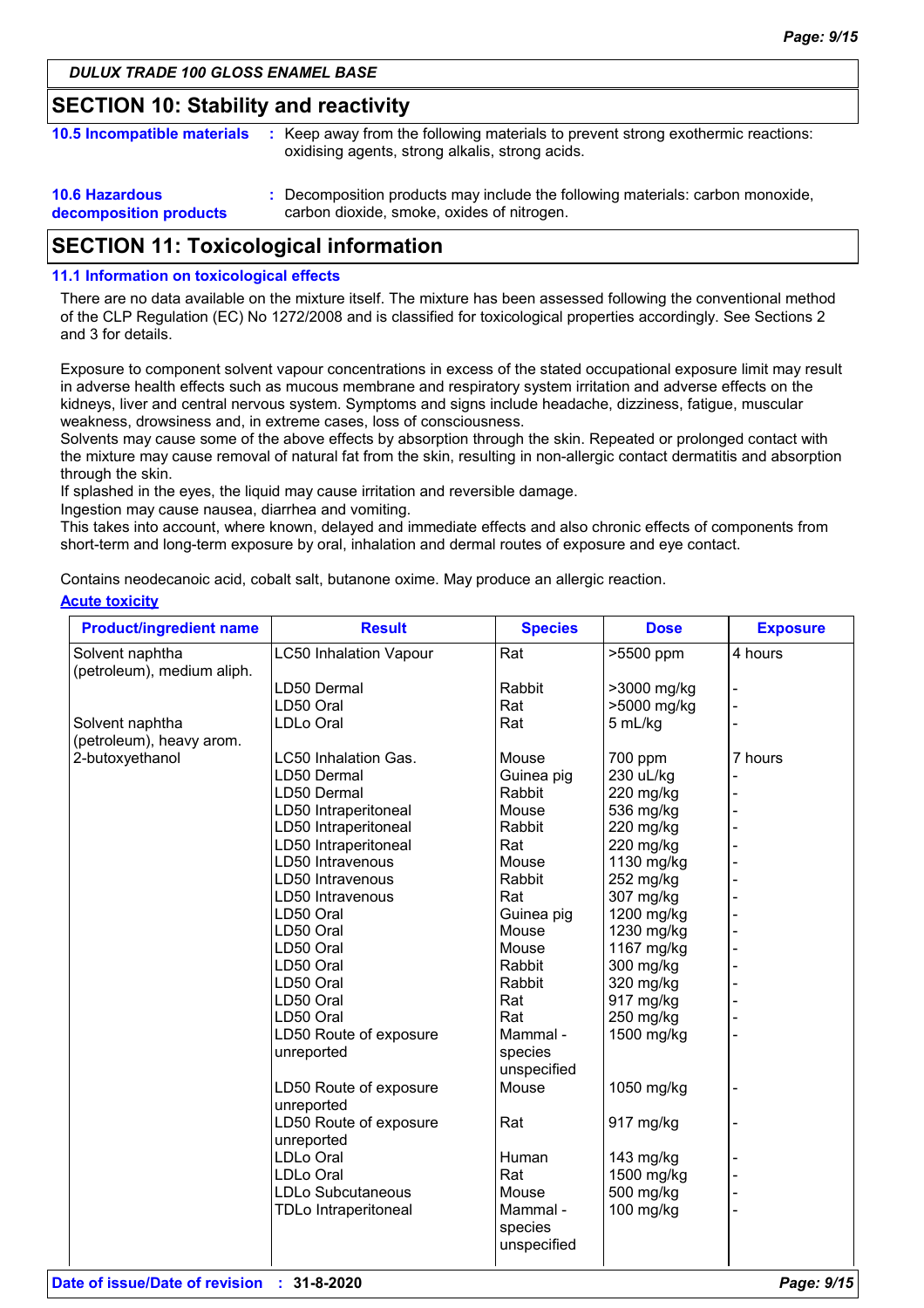## **SECTION 11: Toxicological information**

| <b>TDLo Oral</b>                     | Man - Male | 132 mg/kg  |   |
|--------------------------------------|------------|------------|---|
| <b>TDLo Oral</b>                     | Rat        | 500 mg/kg  |   |
| <b>TDLo Oral</b>                     | Woman -    | 600 mg/kg  | ۰ |
|                                      | Female     |            |   |
| TDLo Oral                            | Woman -    | 7813 uL/kg | ٠ |
|                                      | Female     |            |   |
| TDLo Route of exposure<br>unreported | Rat        | 250 mg/kg  | ٠ |
|                                      |            |            |   |

**Conclusion/Summary :** Not available.

### **Acute toxicity estimates**

Not available.

### **Irritation/Corrosion**

| <b>Product/ingredient name</b>                          | <b>Result</b>            | <b>Species</b>  | <b>Score</b>             | <b>Exposure</b>             | <b>Observation</b>   |
|---------------------------------------------------------|--------------------------|-----------------|--------------------------|-----------------------------|----------------------|
| Solvent naphtha (petroleum),<br>heavy arom.             | Skin - Mild irritant     | Rabbit          | $\overline{\phantom{0}}$ | 24 hours 500<br>microliters |                      |
| Methyl ethyl ketoxime                                   | Eyes - Severe irritant   | Rabbit          | $\overline{\phantom{0}}$ | 100<br>microliters          |                      |
| mesitylene                                              | Eyes - Mild irritant     | Rabbit          | -                        | 24 hours 500<br>milligrams  |                      |
|                                                         | Skin - Moderate irritant | Rabbit          | -                        | 24 hours 20<br>milligrams   |                      |
| 2-butoxyethanol                                         | Eyes - Moderate irritant | Rabbit          | $\overline{\phantom{0}}$ | 24 hours 100<br>milligrams  |                      |
|                                                         | Eyes - Severe irritant   | Rabbit          | $\overline{\phantom{0}}$ | 100<br>milligrams           |                      |
|                                                         | Skin - Mild irritant     | Rabbit          | $\overline{a}$           | 500<br>milligrams           |                      |
| <b>Conclusion/Summary</b>                               | : Not available.         |                 |                          |                             |                      |
| <b>Sensitisation</b>                                    |                          |                 |                          |                             |                      |
| <b>Conclusion/Summary</b>                               | : Not available.         |                 |                          |                             |                      |
| <b>Mutagenicity</b>                                     |                          |                 |                          |                             |                      |
| <b>Conclusion/Summary</b>                               | : Not available.         |                 |                          |                             |                      |
| <b>Carcinogenicity</b>                                  |                          |                 |                          |                             |                      |
| <b>Conclusion/Summary</b>                               | : Not available.         |                 |                          |                             |                      |
| <b>Reproductive toxicity</b>                            |                          |                 |                          |                             |                      |
| <b>Conclusion/Summary</b>                               | : Not available.         |                 |                          |                             |                      |
| <b>Teratogenicity</b>                                   |                          |                 |                          |                             |                      |
| <b>Conclusion/Summary</b>                               | : Not available.         |                 |                          |                             |                      |
| <b>Specific target organ toxicity (single exposure)</b> |                          |                 |                          |                             |                      |
| <b>Product/ingredient name</b>                          |                          | <b>Category</b> |                          | <b>Route of</b>             | <b>Target organs</b> |

| <b>El Queu de la concente de la concente de la concente de la concente de la concente de la concente d</b> | <b>Valcyol V</b> | <b>INVULG VI</b><br>exposure | Taryot Vigano    |
|------------------------------------------------------------------------------------------------------------|------------------|------------------------------|------------------|
| Naphtha (petroleum), hydrodesulfurized heavy                                                               | Category 3       | Not applicable.              | Narcotic effects |
|                                                                                                            |                  |                              |                  |

#### **Specific target organ toxicity (repeated exposure)**

| <b>Product/ingredient name</b>               | <b>Category</b> | <b>Route of</b><br>exposure | <b>Target organs</b>            |
|----------------------------------------------|-----------------|-----------------------------|---------------------------------|
| Solvent naphtha (petroleum), medium aliph.   | Category 1      | Not determined              | central nervous<br>system (CNS) |
| Naphtha (petroleum), hydrodesulfurized heavy | Category 2      | Not determined              | respiratory system              |

**Aspiration hazard**

| <b>Product/ingredient name</b>               | <b>Result</b>                         |
|----------------------------------------------|---------------------------------------|
| Solvent naphtha (petroleum), medium aliph.   | <b>ASPIRATION HAZARD - Category 1</b> |
| Naphtha (petroleum), hydrodesulfurized heavy | <b>ASPIRATION HAZARD - Category 1</b> |
| Solvent naphtha (petroleum), heavy arom.     | <b>ASPIRATION HAZARD - Category 1</b> |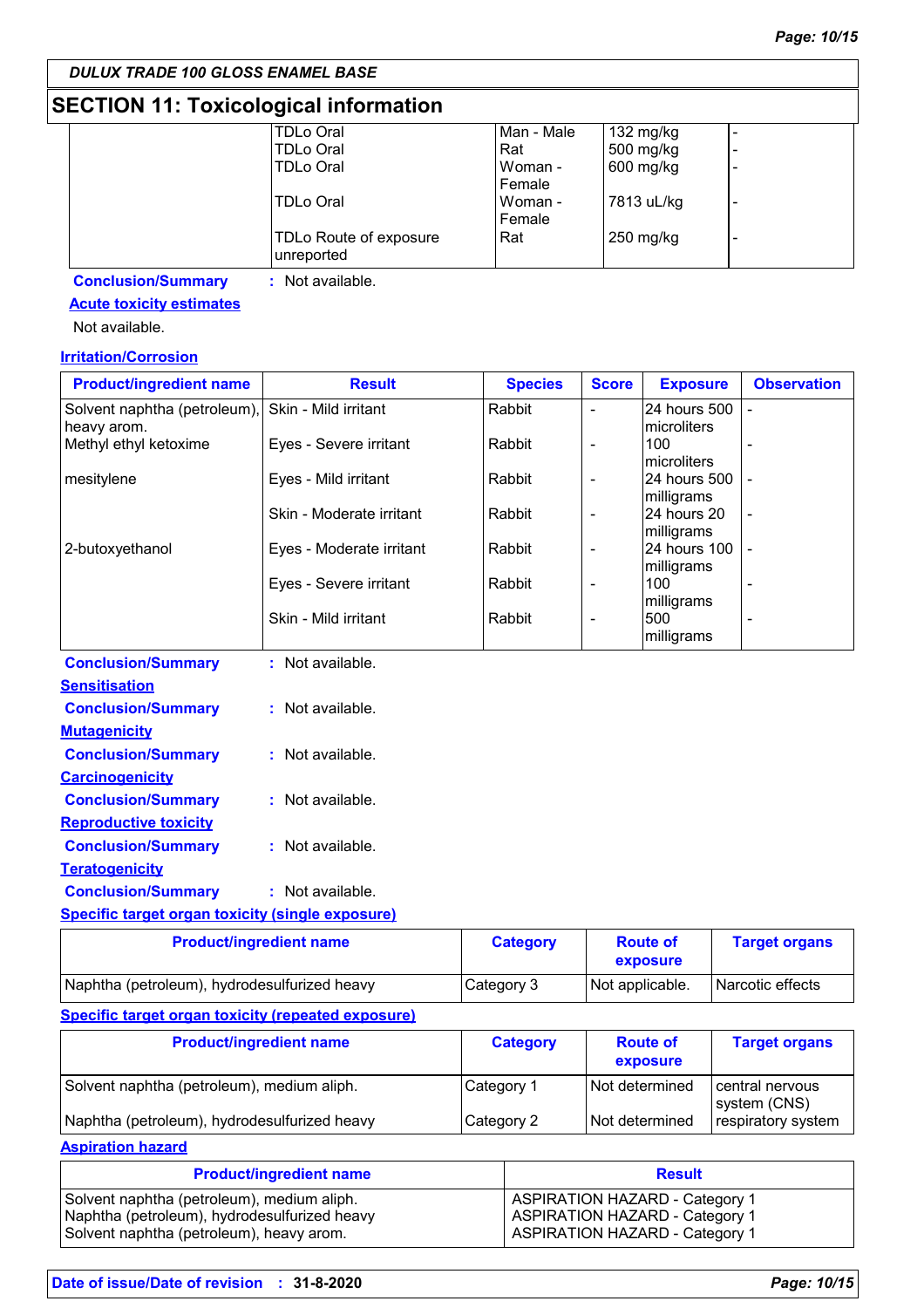*DULUX TRADE 100 GLOSS ENAMEL BASE*

### **SECTION 11: Toxicological information**

**Other information :** Not available.

### **SECTION 12: Ecological information**

#### **12.1 Toxicity**

There are no data available on the mixture itself. Do not allow to enter drains or watercourses.

The mixture has been assessed following the summation method of the CLP Regulation (EC) No 1272/2008 and is classified for eco-toxicological properties accordingly. See Sections 2 and 3 for details.

| <b>Product/ingredient name</b> | <b>Result</b>                        | <b>Species</b>                | <b>Exposure</b> |
|--------------------------------|--------------------------------------|-------------------------------|-----------------|
| 2-butoxyethanol                | Acute EC50 >1000 mg/l Fresh water    | Daphnia - Daphnia magna       | 148 hours       |
| mesitylene                     | Chronic NOEC 400 µg/l Fresh water    | Daphnia - Daphnia magna       | $ 21$ days      |
| 2-butoxyethanol                | Acute EC50 >1000 mg/l Fresh water    | Daphnia - Daphnia magna       | 148 hours       |
|                                | Acute LC50 800000 µg/l Marine water  | Crustaceans - Crangon crangon | 48 hours        |
|                                | Acute LC50 1490000 µg/l Fresh water  | Fish - Lepomis macrochirus    | 196 hours       |
|                                | Acute LC50 1250000 µg/l Marine water | Fish - Menidia beryllina      | 96 hours        |

**Conclusion/Summary :** Not available.

#### **12.2 Persistence and degradability**

**Conclusion/Summary :** Not available.

#### **12.3 Bioaccumulative potential**

| <b>Product/ingredient name</b>                         | LogP <sub>ow</sub> | <b>BCF</b>  | <b>Potential</b> |
|--------------------------------------------------------|--------------------|-------------|------------------|
| Naphtha (petroleum),<br>hydrodesulfurized heavy        |                    | 10 to 2500  | high             |
| Solvent naphtha (petroleum), 2.8 to 6.5<br>heavy arom. |                    | 99 to 5780  | high             |
| calcium bis<br>(2-ethylhexanoate)                      |                    | 2,96        | low              |
| Methyl ethyl ketoxime                                  | 0,63               | l2.5 to 5.8 | low              |
| 2-butoxyethanol                                        | 0,81               |             | low              |
| mesitylene                                             | 3,42               | 161         | low              |
| 2-butoxyethanol                                        | 0,81               |             | low              |

| <b>12.4 Mobility in soil</b>                            |                  |
|---------------------------------------------------------|------------------|
| <b>Soil/water partition</b><br><b>coefficient (Koc)</b> | : Not available. |
| <b>Mobility</b>                                         | : Not available. |

| 12.5 Results of PBT and vPvB assessment |                   |  |
|-----------------------------------------|-------------------|--|
| <b>PBT</b>                              | : Not applicable. |  |
| vPvB                                    | : Not applicable. |  |

**12.6 Other adverse effects** : No known significant effects or critical hazards.

### **SECTION 13: Disposal considerations**

The information in this section contains generic advice and guidance. The list of Identified Uses in Section 1 should be consulted for any available use-specific information provided in the Exposure Scenario(s).

#### **13.1 Waste treatment methods**

**Product**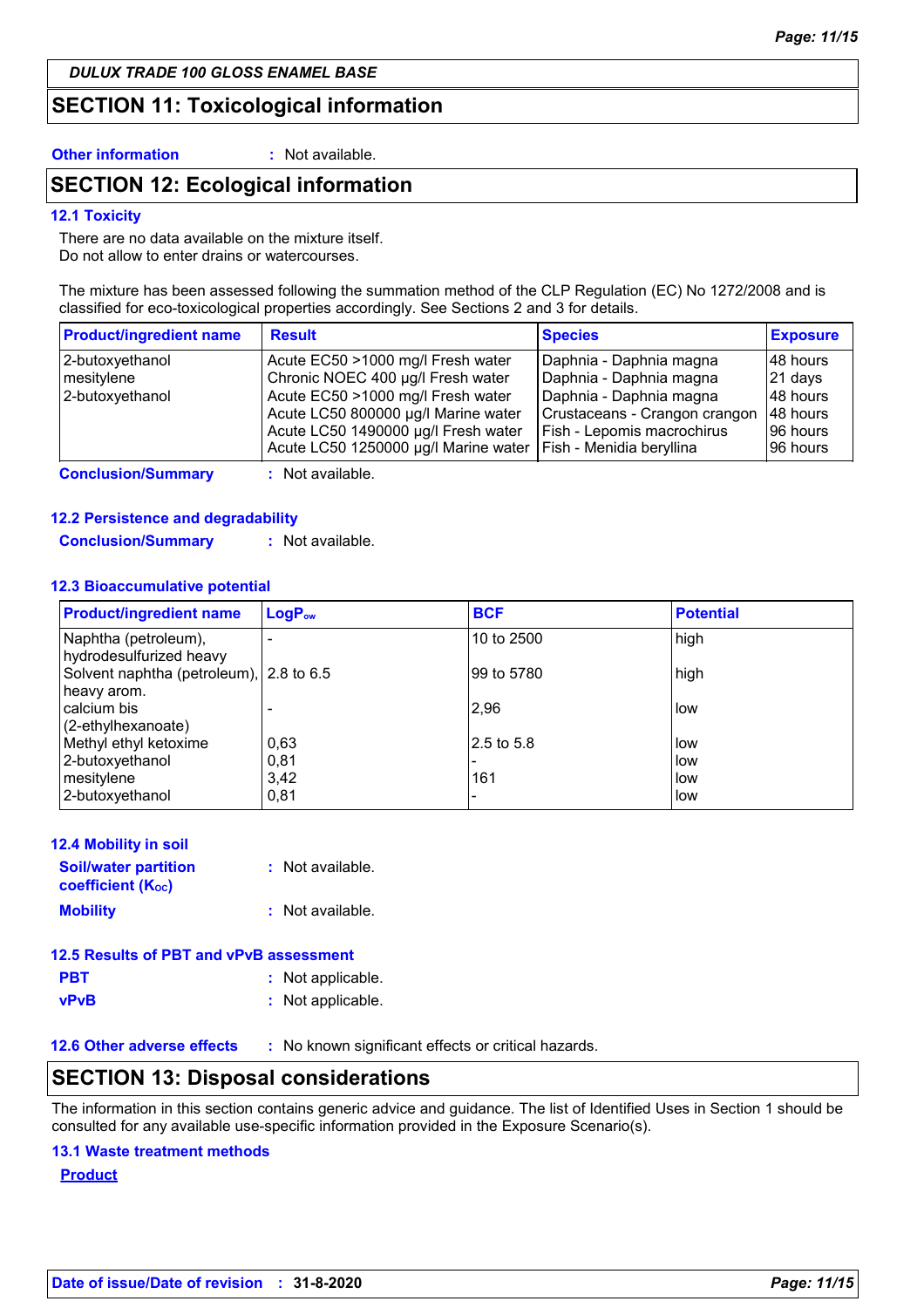## **SECTION 13: Disposal considerations**

| <b>Methods of disposal</b>     | : The generation of waste should be avoided or minimised wherever possible.<br>all authorities with jurisdiction.                                            | Disposal of this product, solutions and any by-products should at all times comply<br>with the requirements of environmental protection and waste disposal legislation<br>and any regional local authority requirements. Dispose of surplus and non-<br>recyclable products via a licensed waste disposal contractor. Waste should not be<br>disposed of untreated to the sewer unless fully compliant with the requirements of                                                                                      |  |
|--------------------------------|--------------------------------------------------------------------------------------------------------------------------------------------------------------|----------------------------------------------------------------------------------------------------------------------------------------------------------------------------------------------------------------------------------------------------------------------------------------------------------------------------------------------------------------------------------------------------------------------------------------------------------------------------------------------------------------------|--|
| <b>Hazardous waste</b>         |                                                                                                                                                              | : The classification of the product may meet the criteria for a hazardous waste.                                                                                                                                                                                                                                                                                                                                                                                                                                     |  |
| <b>Disposal considerations</b> |                                                                                                                                                              | Do not allow to enter drains or watercourses.<br>Dispose of according to all federal, state and local applicable regulations.<br>If this product is mixed with other wastes, the original waste product code may no<br>longer apply and the appropriate code should be assigned.<br>For further information, contact your local waste authority.                                                                                                                                                                     |  |
| <b>Packaging</b>               |                                                                                                                                                              |                                                                                                                                                                                                                                                                                                                                                                                                                                                                                                                      |  |
| <b>Methods of disposal</b>     | when recycling is not feasible.                                                                                                                              | : The generation of waste should be avoided or minimised wherever possible. Waste<br>packaging should be recycled. Incineration or landfill should only be considered                                                                                                                                                                                                                                                                                                                                                |  |
| <b>Disposal considerations</b> | the relevant waste authority on the classification of empty containers.<br>Empty containers must be scrapped or reconditioned.<br>national legal provisions. | Using information provided in this safety data sheet, advice should be obtained from<br>Dispose of containers contaminated by the product in accordance with local or                                                                                                                                                                                                                                                                                                                                                |  |
| <b>Type of packaging</b>       |                                                                                                                                                              | European waste catalogue (EWC)                                                                                                                                                                                                                                                                                                                                                                                                                                                                                       |  |
| <b>CEPE Paint Guidelines</b>   | 15 01 10*<br>hazardous substances                                                                                                                            | packaging containing residues of or contaminated by                                                                                                                                                                                                                                                                                                                                                                                                                                                                  |  |
| <b>Special precautions</b>     | soil, waterways, drains and sewers.                                                                                                                          | This material and its container must be disposed of in a safe way. Care should be<br>taken when handling emptied containers that have not been cleaned or rinsed out.<br>Empty containers or liners may retain some product residues. Vapour from product<br>residues may create a highly flammable or explosive atmosphere inside the<br>container. Do not cut, weld or grind used containers unless they have been cleaned<br>thoroughly internally. Avoid dispersal of spilt material and runoff and contact with |  |

## **SECTION 14: Transport information**

| Information pertaining to IATA and ADN is considered not relevant since the  |  |
|------------------------------------------------------------------------------|--|
| material is not packaged in the correct approved packaging required of these |  |
| methods of transport.                                                        |  |

|                                            | <b>ADR</b>               | <b>IMDG</b>              |
|--------------------------------------------|--------------------------|--------------------------|
| 14.1 UN number                             | <b>UN1263</b>            | <b>UN1263</b>            |
| 14.2 UN proper<br>shipping name            | <b>PAINT</b>             | <b>PAINT</b>             |
| <b>14.3 Transport</b><br>hazard class(es)  |                          |                          |
| <b>Class</b>                               | 3                        | $\mathbf{3}$             |
| <b>Subsidiary class</b>                    | $\overline{\phantom{a}}$ | $\overline{\phantom{0}}$ |
| <b>14.4 Packing group</b>                  | III                      | Ш                        |
| 14.5<br><b>Environmental</b><br>hazards    |                          |                          |
| <b>Marine pollutant</b>                    | No.                      | No.                      |
| Date of issue/Date of revision : 31-8-2020 |                          | Page: 12/15              |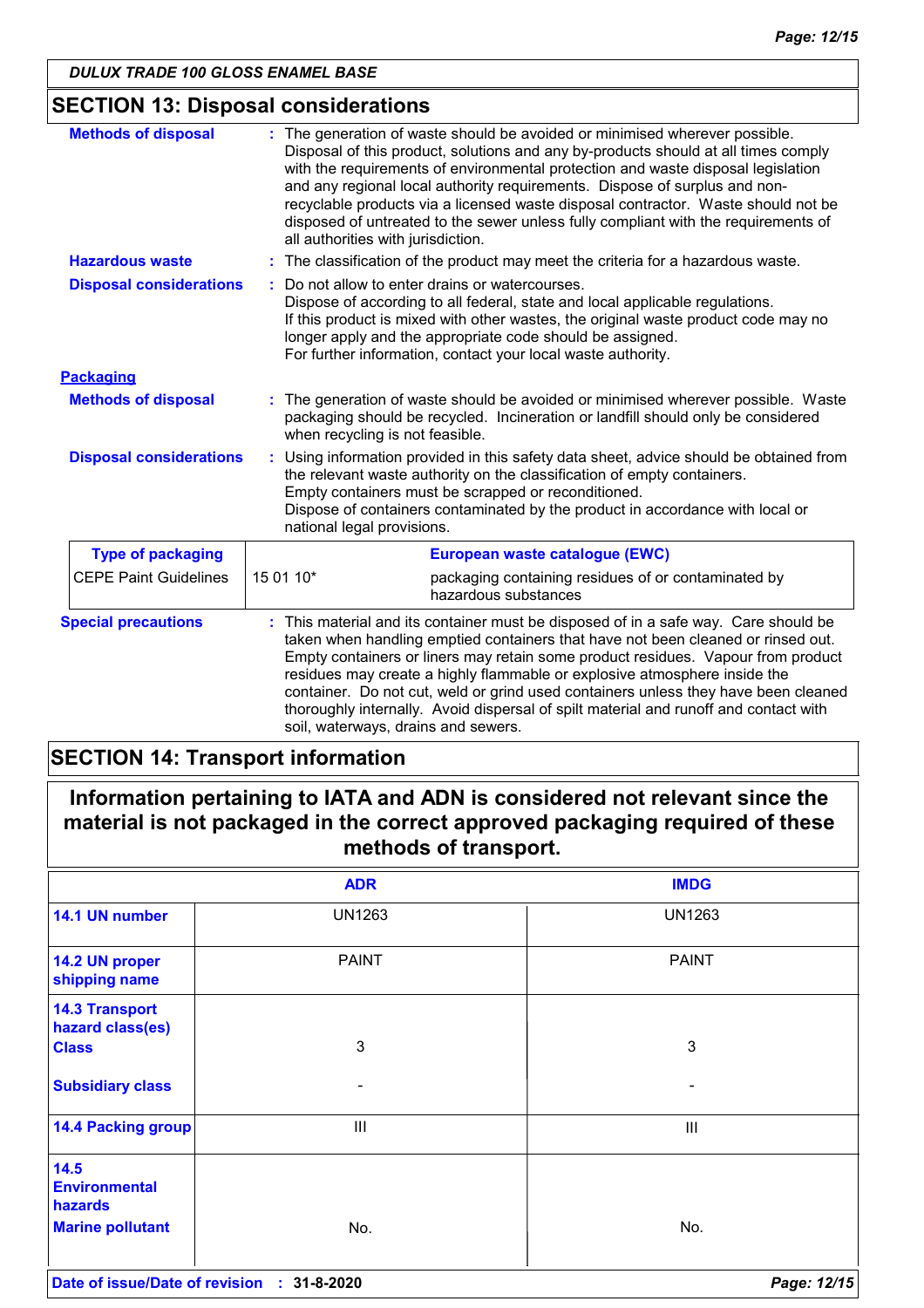*DULUX TRADE 100 GLOSS ENAMEL BASE*

### **Information pertaining to IATA and ADN is considered not relevant since the material is not packaged in the correct approved packaging required of these methods of transport.**

| <b>Marine pollutant</b><br>substances          |                                                                                                                                                                                                                        | Not available. |
|------------------------------------------------|------------------------------------------------------------------------------------------------------------------------------------------------------------------------------------------------------------------------|----------------|
| 14.6 Special<br>precautions for<br><b>user</b> | Transport within user's premises: always<br>transport in closed containers that are upright<br>and secure. Ensure that persons transporting<br>the product know what to do in the event of an<br>accident or spillage. |                |
| <b>HI/Kemler number</b>                        | 30                                                                                                                                                                                                                     |                |
| <b>Emergency</b><br>schedules (EmS)            |                                                                                                                                                                                                                        | $F-E. S-E$     |
|                                                |                                                                                                                                                                                                                        |                |

| 14.7 Transport in bulk<br>according to Annex II of<br><b>MARPOL and the IBC Code</b> | : Not applicable.                                                                                                                                                               |                                                                                                                                                                                                                                                                                                                     |
|--------------------------------------------------------------------------------------|---------------------------------------------------------------------------------------------------------------------------------------------------------------------------------|---------------------------------------------------------------------------------------------------------------------------------------------------------------------------------------------------------------------------------------------------------------------------------------------------------------------|
| <b>Additional</b><br>information                                                     | Viscous substance exemption In pack sizes<br>less than 450 litres, under the terms of 2.2.3.1.<br>this product is not subject to the provisions of<br>ADR.<br>Tunnel code (D/E) | Viscous substance exemption In pack sizes<br>up to and including 30 litres, under the terms of<br>2.3.2.5, this product is not subject to the<br>packaging,<br>labelling and marking requirements of the<br>IMDG Code, but both full documentation and<br>placarding of cargo transport units is still<br>required. |

### **SECTION 15: Regulatory information**

### **15.1 Safety, health and environmental regulations/legislation specific for the substance or mixture**

### **EU Regulation (EC) No. 1907/2006 (REACH)**

**Annex XIV - List of substances subject to authorisation**

#### **Annex XIV**

None of the components are listed, or the component present is below its threshold.

**Substances of very high concern**

None of the components are listed, or the component present is below its threshold.

**Annex XVII - Restrictions :** Not applicable. **on the manufacture,**

**placing on the market and use of certain dangerous substances, mixtures and articles**

### **Other EU regulations**

**VOC for Ready-for-Use Mixture :** Not applicable.

### **Ozone depleting substances (1005/2009/EU)**

Not listed.

### **Prior Informed Consent (PIC) (649/2012/EU)**

Not listed.

### **Seveso Directive**

This product may add to the calculation for determining whether a site is within the scope of the Seveso Directive on major accident hazards.

**International regulations**

**Chemical Weapon Convention List Schedules I, II & III Chemicals**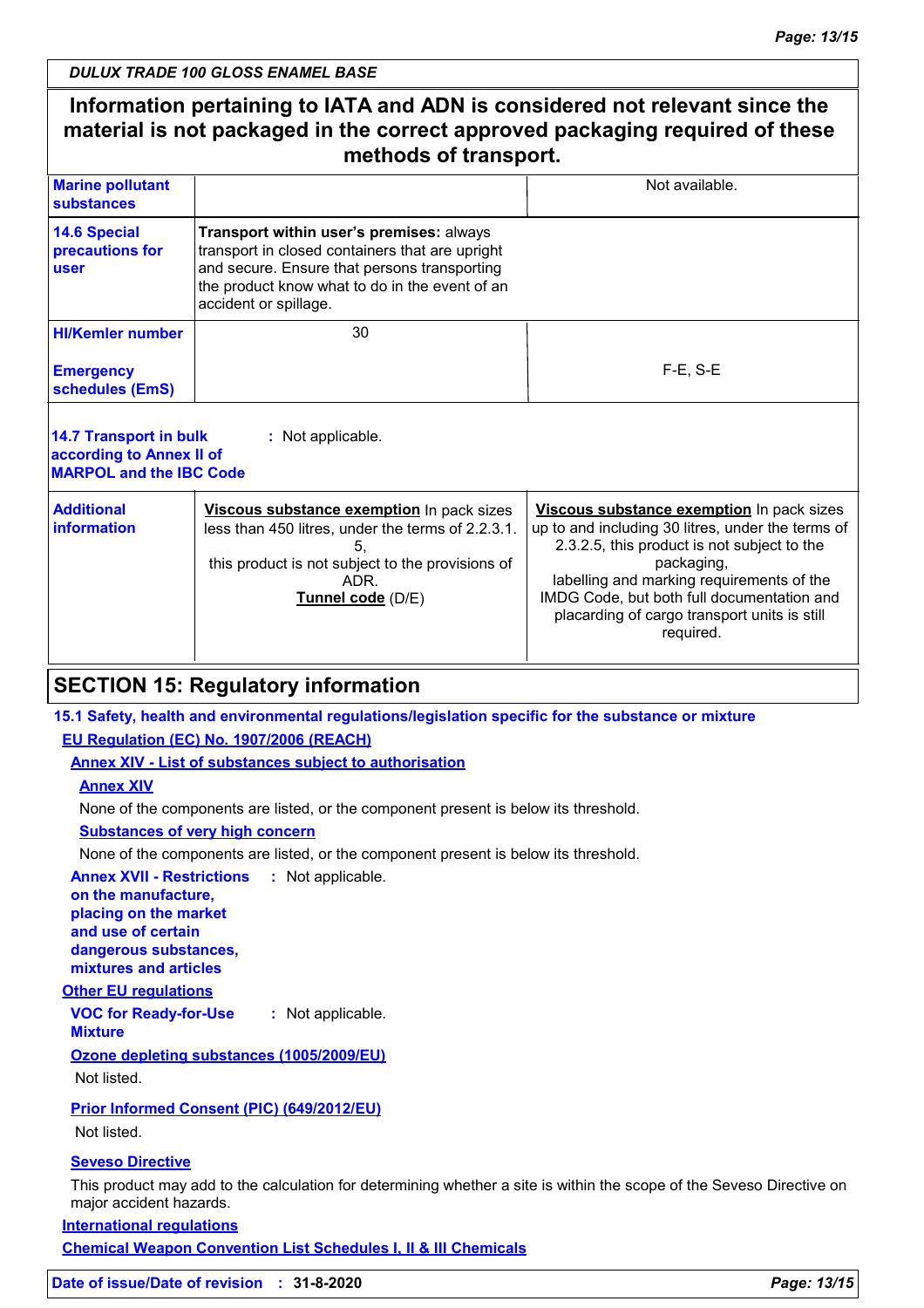*DULUX TRADE 100 GLOSS ENAMEL BASE*

### **SECTION 15: Regulatory information**

### Not listed.

### **Montreal Protocol (Annexes A, B, C, E)**

Not listed.

## **Stockholm Convention on Persistent Organic Pollutants**

Not listed.

**Rotterdam Convention on Prior Informed Consent (PIC)**

Not listed.

### **UNECE Aarhus Protocol on POPs and Heavy Metals**

Not listed.

**15.2 Chemical safety :** No Chemical Safety Assessment has been carried out.

#### **assessment**

### **SECTION 16: Other information**

| <b>CEPE code</b> |  |
|------------------|--|
|------------------|--|

 $\nabla$  Indicates information that has changed from previously issued version.

| <b>Abbreviations and acronyms : ATE = Acute Toxicity Estimate</b> |                                               | CLP = Classification, Labelling and Packaging Regulation [Regulation (EC) No.<br>1272/2008] |
|-------------------------------------------------------------------|-----------------------------------------------|---------------------------------------------------------------------------------------------|
|                                                                   |                                               | DMEL = Derived Minimal Effect Level                                                         |
|                                                                   |                                               | DNEL = Derived No Effect Level                                                              |
|                                                                   | EUH statement = CLP-specific Hazard statement |                                                                                             |
|                                                                   |                                               | PBT = Persistent, Bioaccumulative and Toxic                                                 |
|                                                                   |                                               | PNEC = Predicted No Effect Concentration                                                    |
|                                                                   |                                               | <b>RRN = REACH Registration Number</b>                                                      |
|                                                                   |                                               | vPvB = Very Persistent and Very Bioaccumulative                                             |

### **Procedure used to derive the classification according to Regulation (EC) No. 1272/2008 [CLP/GHS]**

| <b>Classification</b>   | <b>Justification</b>  |
|-------------------------|-----------------------|
| Flam. Lig. 3, H226      | On basis of test data |
| ISTOT RE 1. H372        | Calculation method    |
| Aquatic Chronic 3, H412 | Calculation method    |

#### **Full text of abbreviated H statements**

| H226   | Flammable liquid and vapour.                                                |
|--------|-----------------------------------------------------------------------------|
| H302   | Harmful if swallowed.                                                       |
| H304   | May be fatal if swallowed and enters airways.                               |
| H312   | Harmful in contact with skin.                                               |
| H315   | Causes skin irritation.                                                     |
| H317   | May cause an allergic skin reaction.                                        |
| l H318 | Causes serious eye damage.                                                  |
| H319   | Causes serious eye irritation.                                              |
| H332   | Harmful if inhaled.                                                         |
| H335   | May cause respiratory irritation.                                           |
| H336   | May cause drowsiness or dizziness.                                          |
| H351   | Suspected of causing cancer.                                                |
| H361fd | Suspected of damaging fertility. Suspected of damaging the<br>unborn child. |
| H372   | Causes damage to organs through prolonged or repeated<br>exposure.          |
| H373   | May cause damage to organs through prolonged or repeated<br>exposure.       |
| H411   | Toxic to aquatic life with long lasting effects.                            |
| H412   | Harmful to aquatic life with long lasting effects.                          |

### **Full text of classifications [CLP/GHS]**